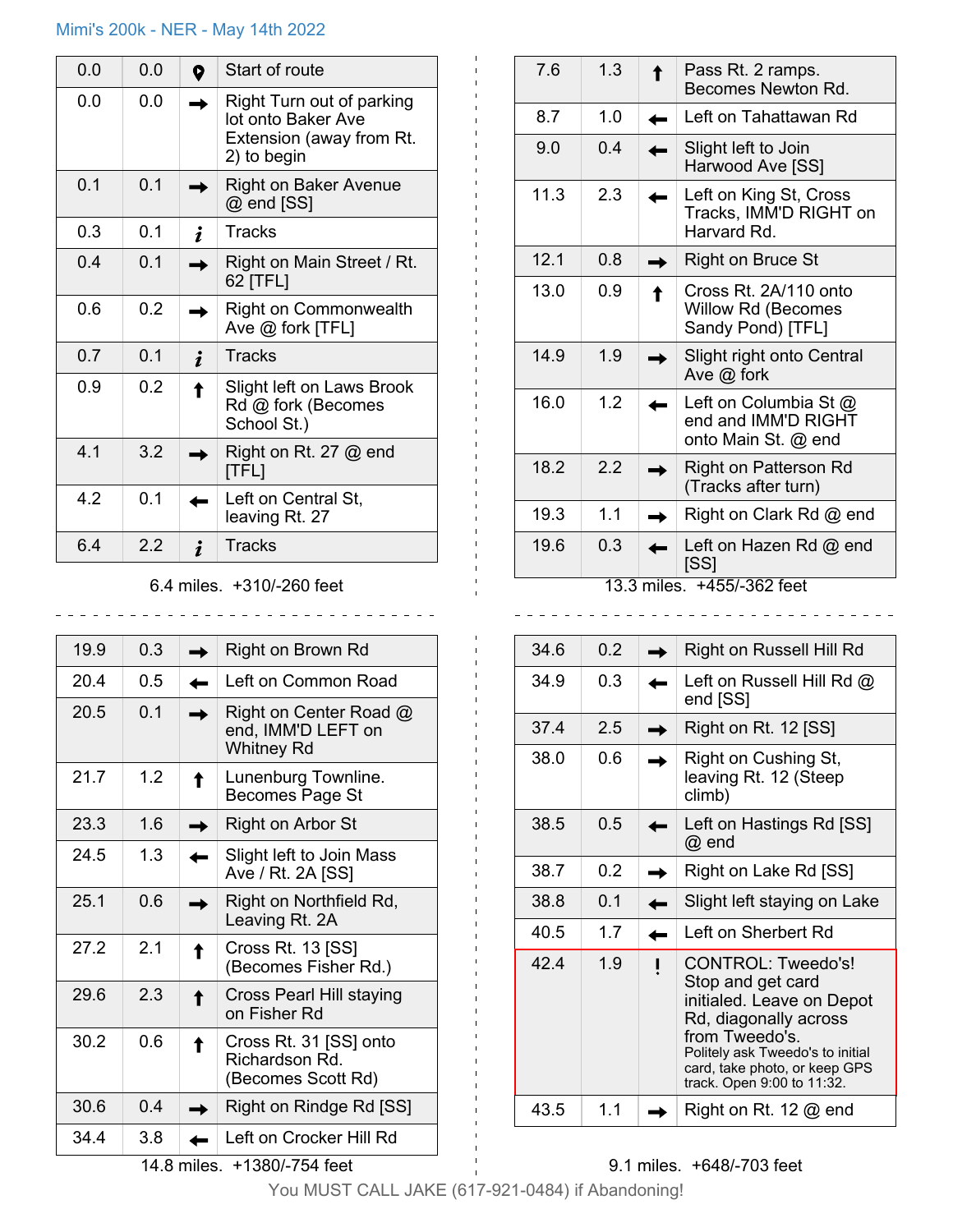| 447  | 12  | Sharp Left on Old<br>Gardner Road                              |
|------|-----|----------------------------------------------------------------|
| 45.3 | 0.6 | Left on Rt. 140 $@$ end<br>(Busy Road!)                        |
| 45.4 | 0.1 | Right on Teel Rd,<br>Leaving Rt. 140                           |
| 46.2 | 0.8 | Left on Cross Rd,<br>becomes Teel at curve                     |
| 47.8 | 16  | Left on Baldwinville Road                                      |
| 50.7 | 2.9 | Left on Otter River Road<br>@ fork (Towards Smith's<br>Cheese) |
| 51.9 | 1.2 | Continue onto Old<br>Winchendon Rd                             |
| 52.4 | 0.5 | Slight left onto Main St                                       |
| 53.4 | 0.9 | Continue onto Depot Rd                                         |
| 53.5 | ი 1 | Slight right onto Otter<br>River Rd                            |
| 55.8 | 23  | Left onto Baldwinville Rd                                      |

## 12.3 miles. +720/-598 feet

| 68.5 | 1.9            | Left to stay on Wauwinet<br>Road (Not Sibley)                                                                                                                    |
|------|----------------|------------------------------------------------------------------------------------------------------------------------------------------------------------------|
| 69.1 | 0.6            | Right on Hardwick Rd<br>[SS]                                                                                                                                     |
| 70.6 | 1.5            | Hardwick Townline.<br>Becomes Delargy Rd                                                                                                                         |
| 71.3 | 0.7            | Right on Taylor Hill Rd @<br>end (Becomes North Rd.)                                                                                                             |
| 717  | 04             | Left on North Rd [SS]                                                                                                                                            |
| 73.8 | 2 <sub>1</sub> | Left on Rt. 32A $@$ end<br>[SS]                                                                                                                                  |
| 74 3 | 04             | Left at Barre Rd @ Mimi's<br>Coffeehouse                                                                                                                         |
| 74.3 | 0.0            | <b>CONTROL: Mini's</b><br>Coffeehouse on Right.<br>Stop and ask Mini's staff to<br>initial card, take photo, or keep<br>GPS track. Control open 10:30-<br>14:56. |
| 74.3 | 0 <sub>1</sub> | Right on Barre Rd [SS]                                                                                                                                           |
| 77.0 | 27             | Cross Rt. 32 onto<br>Hardwick Rd (Becomes<br>Ravine Rd) [SS]                                                                                                     |

56.0  $\Box$   $\Box$  Right on Wellington Rd, toward and passed church. 56.1 0.1 Right on Rt. 101 South / Dudley Rd [SS] 56.4 0.4 Left on Barre Rd, toward Williamsville, leaving Rt. 101 (Becomes Burnshirt Rd.) 61.9 5.5 **Continue towards Barre**, Burnshirt Rd. (Road narrows, ride single file until Berre.)  $65.3$  3.3 **Becomes School St at** Valley Rd intersection 66.0 0.7 **Soft left on Common** Street, Crossing Rt. 32/122 [SS] (Services in Berre) 66.1 0.2 **Right on South Street**  $\omega$ end [SS] 66.6 0.4 **Right on Wauwinet Road** 

#### 10.8 miles. +553/-795 feet

| 79.5            | 25  | Cross Rt. 67 onto Old<br>Turnpike Rd [SS]<br>Note possible fast traffic next<br>~7 miles. Please ride single |
|-----------------|-----|--------------------------------------------------------------------------------------------------------------|
|                 |     | file.                                                                                                        |
| 84.3            | 4.8 | Right on Rt. 122 $@$ end<br>(Busy Road)                                                                      |
| 85.8            | 1.5 | Slight left on Fishermans<br>Rd, Leaving Rt. 122<br><b>Towards Rutland State</b><br>Park)                    |
| 86.8            | 0.9 | Left on Rt. 122A @ end                                                                                       |
| 89.7            | 2.9 | <b>Optional Food Stop:</b><br>Honey Farms & Pizza in<br>Plaza on right.                                      |
| 92 <sub>5</sub> | 2.8 | Left on Mt Pleasant Ave /<br>Quinapoxet St, leaving<br>Rt 122A                                               |
| 93.0            | 0.6 | Tracks! Stay right at fork                                                                                   |
| 94.6            | 1 6 | Left on Rt. 31 $@$ end [SS]                                                                                  |
| 94.8            | 02  | Right on Manning St,<br>leaving Rt. 31 (Ice Cream<br>& pizza on corner)                                      |

17.9 miles. +963/-1230 feet

You MUST CALL JAKE (617-921-0484) if Abandoning!

10.4 miles. +477/-941 feet